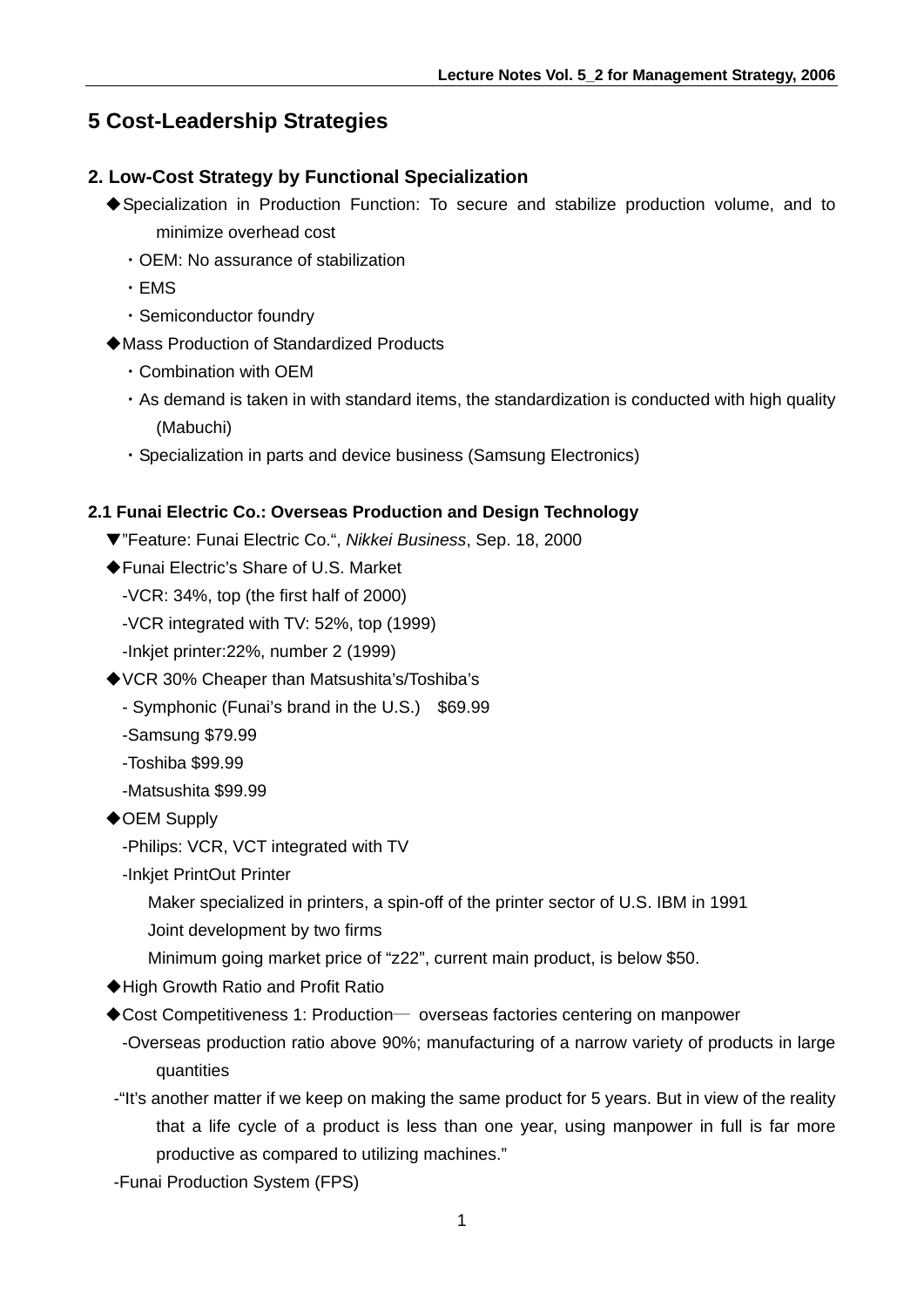Dong Guan Plant: VCR production units per worker per day was 6.9 units in 1993, which 6 years later went up to 22.1 units in '99, an increase over threefold.

-VCR: Dong Guan Plant (Dong Guan City, Guang Dong, China)

 6700 workers, monthly production of 1,150,000 mechanical decks, 850,000 final products -Printer: Zhong Shan Plant (Zhong Shan City, Guang Dong, China)

 2400 workers, monthly production of 900,000 ink-jet printers, 45,000 laser-beam printers -VCR integrated with TV: Malaysia

#### ◆Cost Competitiveness 2: Design

 -"Efforts on the factory's part alone cannot reduce much cost. Our company's price competitiveness has been achieved only after a through trim down starting on design, material, production, distribution, sales, and down to indirect departments. This cannot be copied by major firms with bloated head offices." (President Funai)

-Design of VCR mechanical deck: Cutback on number of parts

290 pieces for 1995 "MK4", 229 for '97 "MK6", 199 for '99 "MK8"

### -Ink-jet printer

Overwhelmed other firms with levity, smallness, small number of parts

 Number of parts at 70% of Canon's, less than half of Epson's; Size of printed-circuit board being half the other firms'

◆ Cost Competitiveness 3: Parts procurement

◆Funai Electric: History of product development

- -1960s: Clock radio; 90% share at one point in the U.S.
- -1962: Entry into tape recorder; acquired Denpado→mechanical engineers
- -1979: Video camera with independent system "CVC"
	- 6.25mm tape width, smaller than "Beta"
	- Pulled out due to limited availability of video-picture softwares
- -1983: Entry into VCR of VHS system
- -1987: Launch of bread-making machine
	- 13 firms followed, including Matsushita Electric
	- 800,000 units in the initial year; down sharply to 100,000 from the second year
- ◆Core Technology: rolling mechanism
	- -"We have learned that a product not equipped with the precision rolling mechanism gets imitated quickly (with the bread-making machine)."
	- -"What we've had that is different from other companies in the same trade such as Aiwa, Uniden and Akai Electric is that we have been able to design the section of the precision rolling mechanism by ourselves and self-manufacture its parts for such products as tape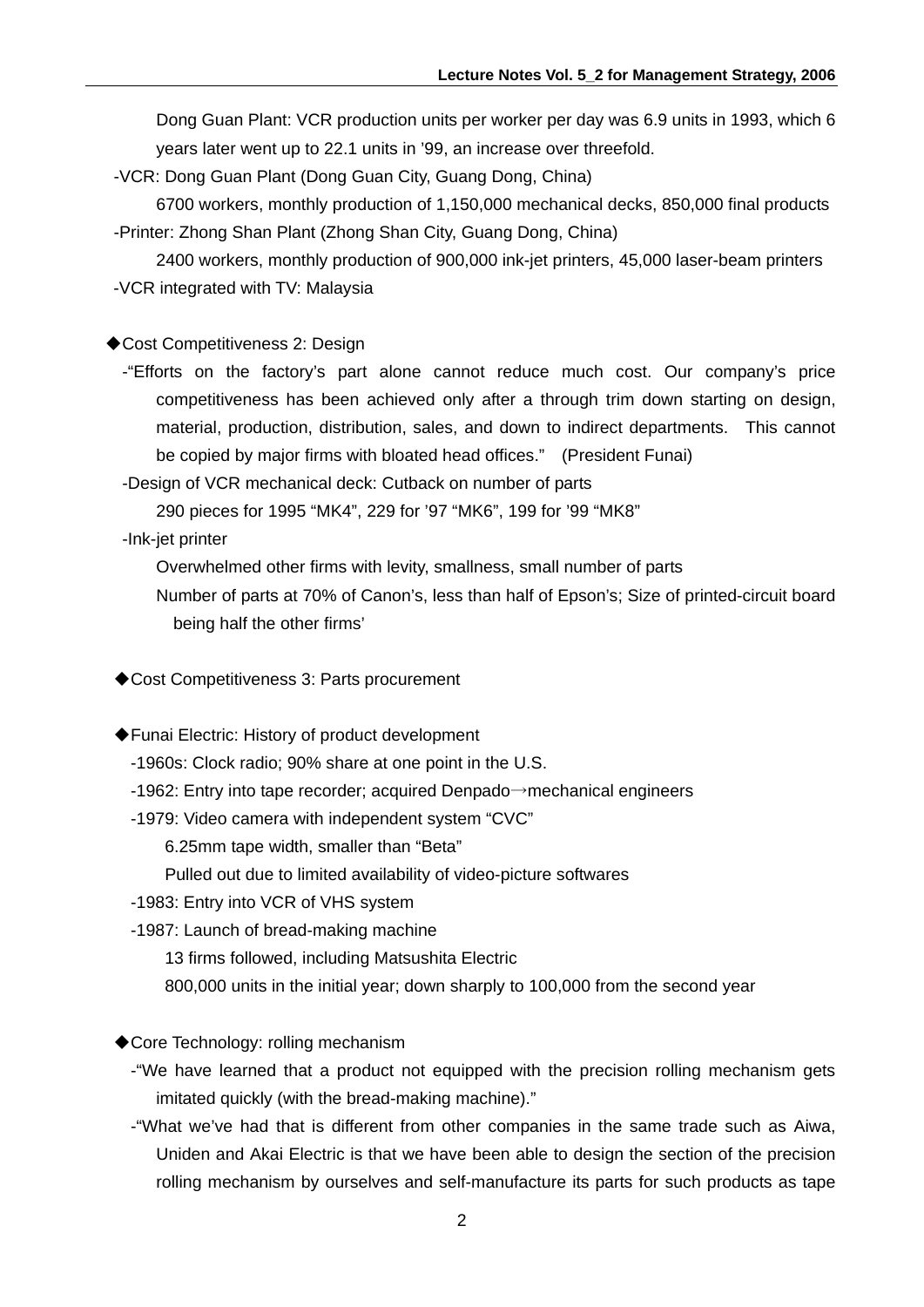recorders and video decks." (President Funai)

-Future business: DVD, CD-R, CD-RW, laser-beam printer, copy machine

- ◆Cooperative Venture with Mitsubishi Electric in DVD Business
- ▼Ogawa, Koichi (2006), "Japanese Companies' Strategy on Standardized Business Seen in DVD", Standardization Economic Efficiency Study Group, Ministry of Economy, Trade and Industry ed., *International Competition and Global Standard*, chap. 1, Japan Standards **Society**
- -1999: "DIGITEC" was established as a joint venture between Mitsubishi Electric (51% equity participation) and Funai Electric (49%)
- -DIGITEC consigns DVD production to Funai Electric's factory in China, and after DIGITEC buys out all the quantity produced, both Funai and Mitsubishi market the products independently on its own.
- -While holding the substantial intellectual property rights as a major member of the DVD forum, Mitsubishi Electric has a very large overhead, and if the firm self-manufactures, its cost competitiveness is small. Mitsubishi receives the remuneration for its advanced technological capabilities and the trade-ff for the decrease in its royalty in the form of cash flow generated by DIGITEC.
- -On the other hand, Funai Electric has a very small overhead and an advanced production technology. Possessing no intellectual property right on DVD, however, Funai under normal circumstances has to face a large amount of royalty in order to produce DVD. As DIGITEC is a subsidiary of Mitsubishi Electric, Funai can considerably alleviate its royalty payment which would be on its shoulders with the production of DVD.

# **2.2 OEM**

◆OEM means:

- -OEM=Original Equipment Manufacturer
- -Being translated like "sales of other party's brand"
- -In Japan it refers to a manufacturing of products to be sold under other party's brand, or to a maker which manufactures such products. A firm which receives products supplied by an OEM maker sells them under its own brand.
- -Originally, a firm that receives the supply is an OEM.

◆OEM: Case 1

- -A maker supplies a retailer.
- -The retailer sells under its private brand. This retailer sometimes covers product planning as well.
- -In case a product is the one developed by its maker, this maker sells the same under its own brand, too.
- A Japanese white goods maker in bygone time: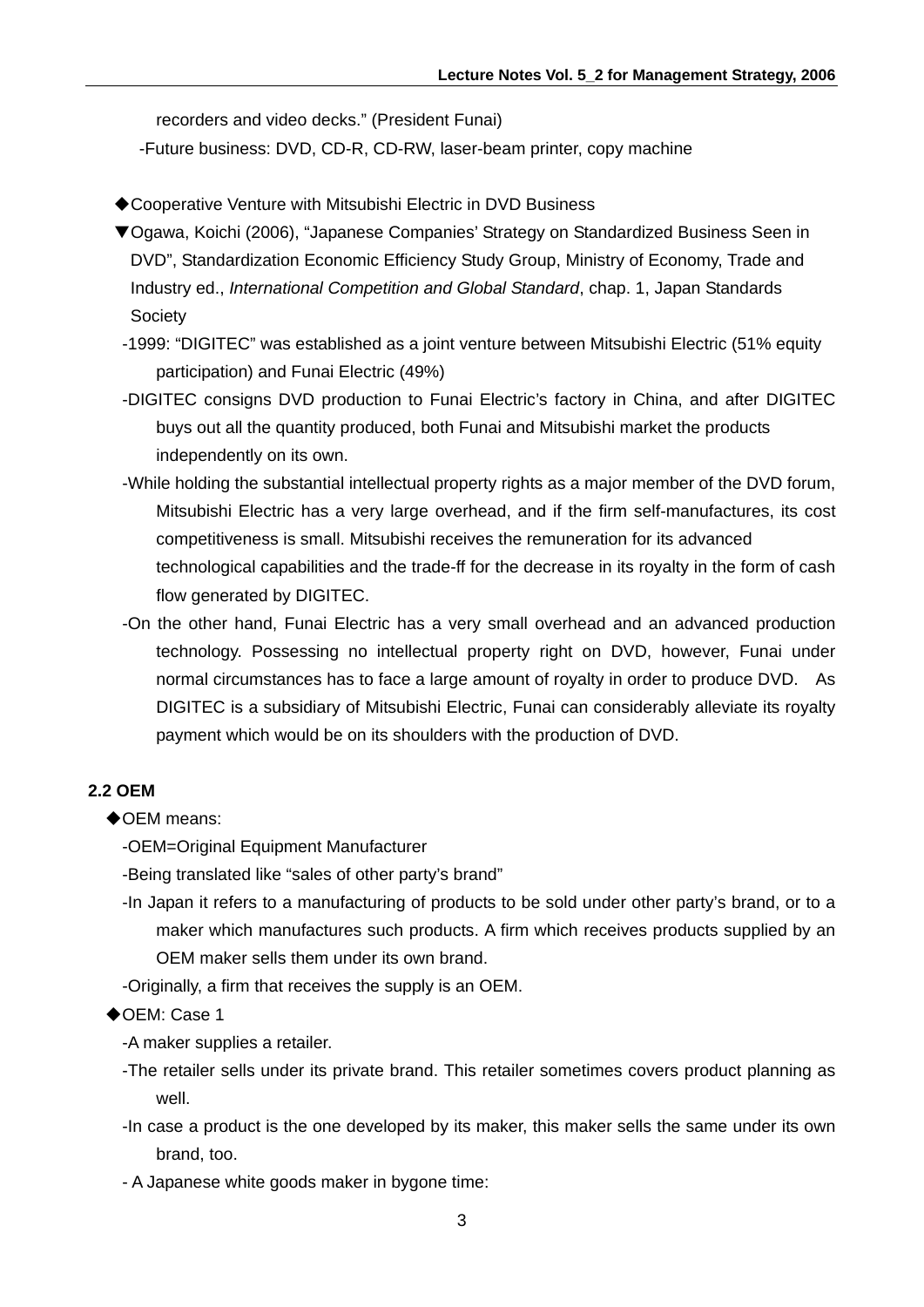

### ◆OEM: Case 2

-A maker supplies another maker.

- -To consign a production to a low cost manufacturer so as to save the production cost of own products. Normally development and design are done by the consigner.
- -A Japanese company consigns the production of its personal computers to Taiwanese makers:



◆OEM: Case 3

- A maker of finished products requests a parts supplier for a second sourcing.

-IBM: CPU procurement from Intel



### **2.3 Rise of EMS Companies**

Amid the rehabilitation of U.S. manufacturing industry, it is a group of companies called EMS (Electronic Manufacturing Service). that supports the industry's competitiveness on production front.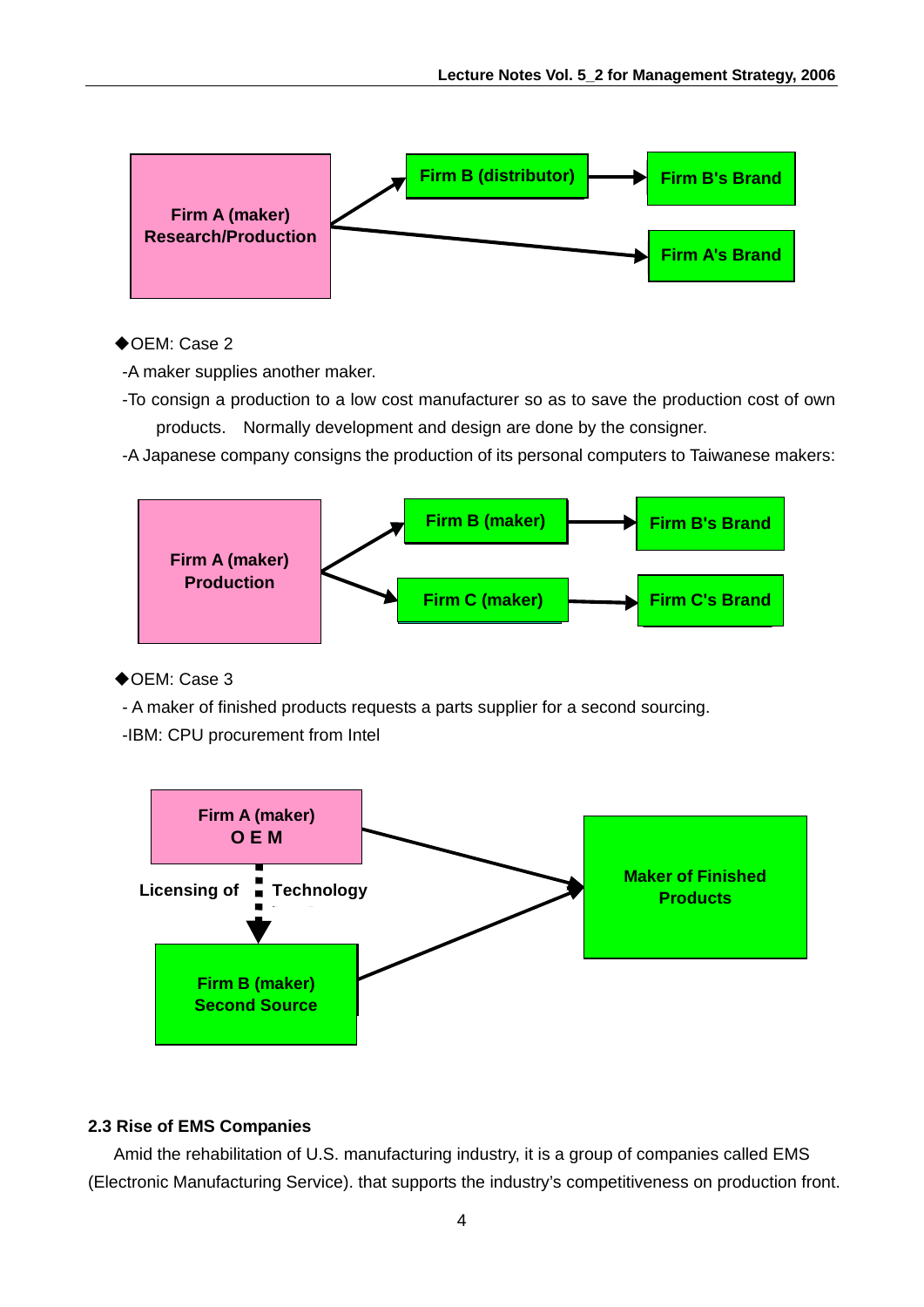In earlier days, such a group used to be called CEM (Contract Electronic Manufacturing) or CM (Contract Manufacturing).

 As they say, the American industry has changed from the conventional Vertical Integration to Horizontal Alliance. That is, each company has become specialized in respective field of R&D, design, manufacturing, logistics, sales, and service. Among those, the ones specialized in manufacturing, and successfully, constitute EMS.

 Conventional set makers that produce final consumption products come in predisposed to enhance the weight of their subcontracts. For example, for personal computers, ratios of subcontracting are 40% for IBM, 50% Compaq, 100% Dell and 50% HP. What Dell does by itself is the last operation before shipment, like the memory add-in, which is sometimes consigned to distribution firms such as Nippon Express. And, as for network products, the ratios are 60% for 3COM and 100% CSCO.

 Major companies of EMS that these set makers place orders with are SCI Systems (M\$6390), Solectron (M\$4350) and Celestica (M\$3520), which are all North American corporations with major production bases in North America. (Figures in parentheses are revenues in 1997.) The EMS's growth is so rapid that the top 20 EMS firms recorded their total revenue of M\$17,573 in 1996 and M\$23,632 in 1997.

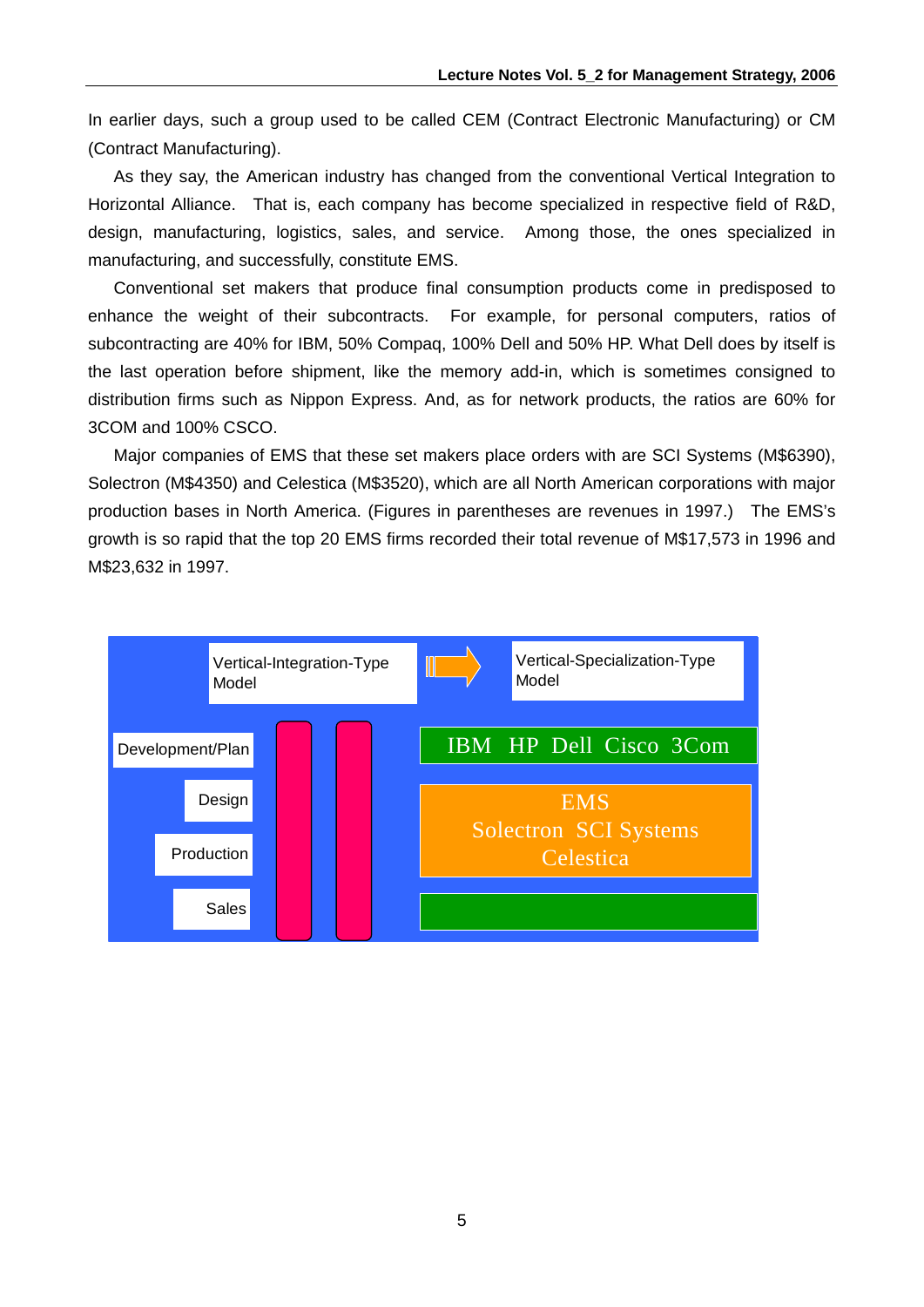

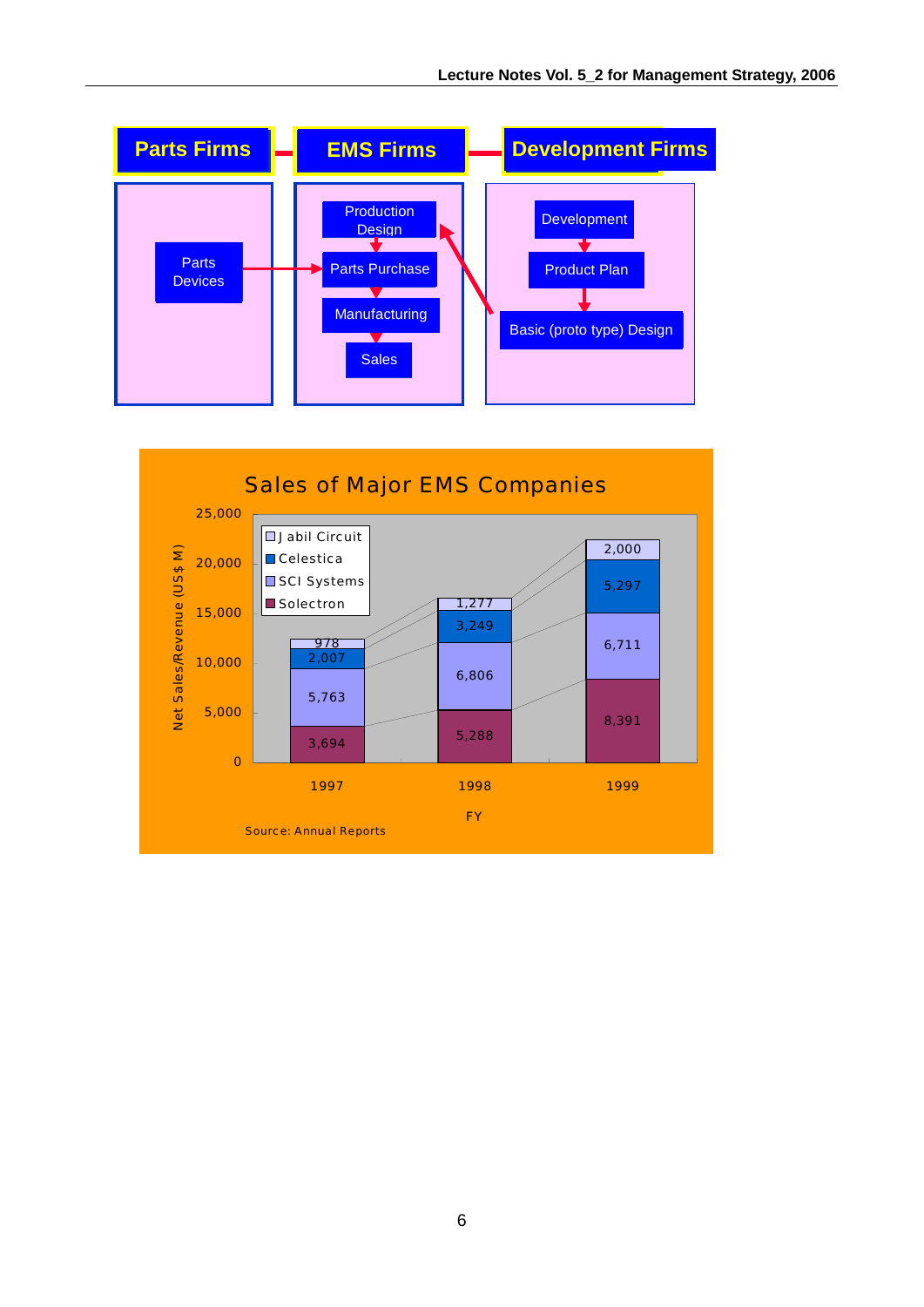

| <b>EMS Firms</b>   | <b>Products</b>                                                                          | <b>Consignor Firms</b>                          |
|--------------------|------------------------------------------------------------------------------------------|-------------------------------------------------|
| Solectron          | computer & peripheral, networking equipment                                              | Cisco, Qualcomm, Hewlett-Packard, etc.          |
| <b>SCI Systems</b> | computer & peripheral, network<br>equipment, communication device, medical<br>instrument | TI, Fujitsu, NCR, Dell, Tandem, Nortel          |
| Celestica          | computer & peripheral, networking equipment                                              | Cisco, Dell, IBM                                |
| <b>Flextronics</b> | communication device, networking<br>equipment, medical instrument                        | Philips, Ericsson, Siemens, Cisco               |
| Sanmina            | networking equipment                                                                     | Ciso                                            |
| Jebill Circuit     | computer & peripheral, communication device                                              | Cisco, 3Com, Compaq, Hwelett-Packard,<br>Lucent |

Source; MM, ww.mfgmkt.comtop\_release.html (Drawn up by Shintaku based on the data)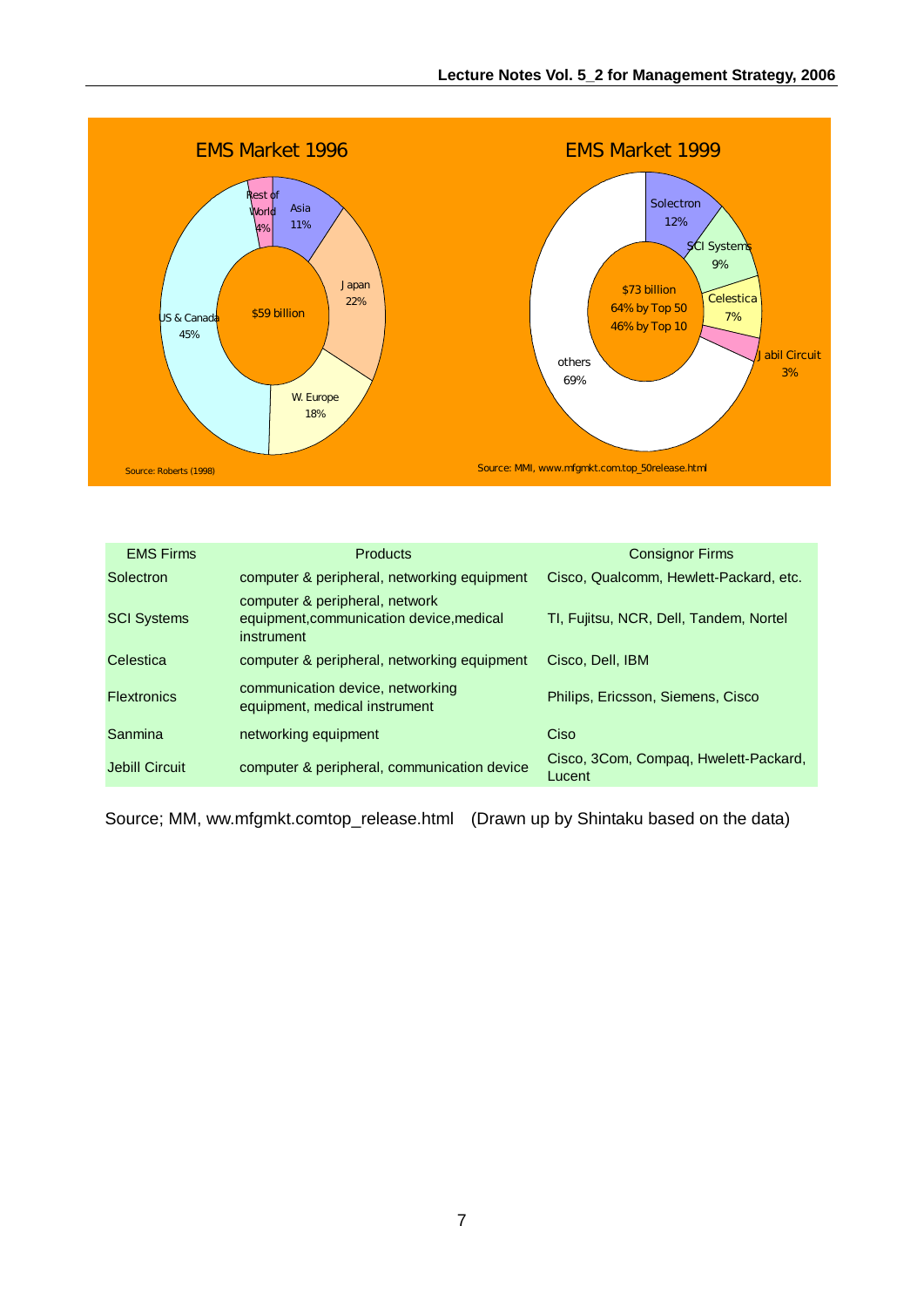

 These EMS firms started coming to the forefront in about 1989 to 1990. There is a company like Jabil which is 3 years old since its inauguration of business. Many of EMS firms were originally board makers, i.e., ones specialized in loading parts onto electronic circuit cards, which are turning into building whole sets. First, they received orders from various set makers, as being nonaffiliated with specific set makers. During this process, they not only produced as per set makers' designs, but also began to design by themselves for ease of their production, and to make their propositions to set makers. To that end, they hired design engineers and accumulated technical capabilities/know-how. In such a phase, set makers, while fixing specifications at large, came to leave board designs in the hands of EMS firms, and consigned the production to them. In the early stage, EMS firms produced with parts purchased and outfitted by set makers (e.g., IBM). Later, these firms bought in parts by themselves and put out. Knowledgeable about prices at which each set maker had procured its parts, EMS firms bargained with parts' makers to buy in their own at prices cheaper than ones for set makers, and succeed in the negotiations.

- ◆Rise of Taiwanese EMS
- ▼From the briefing (2006) paper of Mr. Ryotaro Sugishita, Taipei Branch Office, Daiwa Institute of Research Ltd.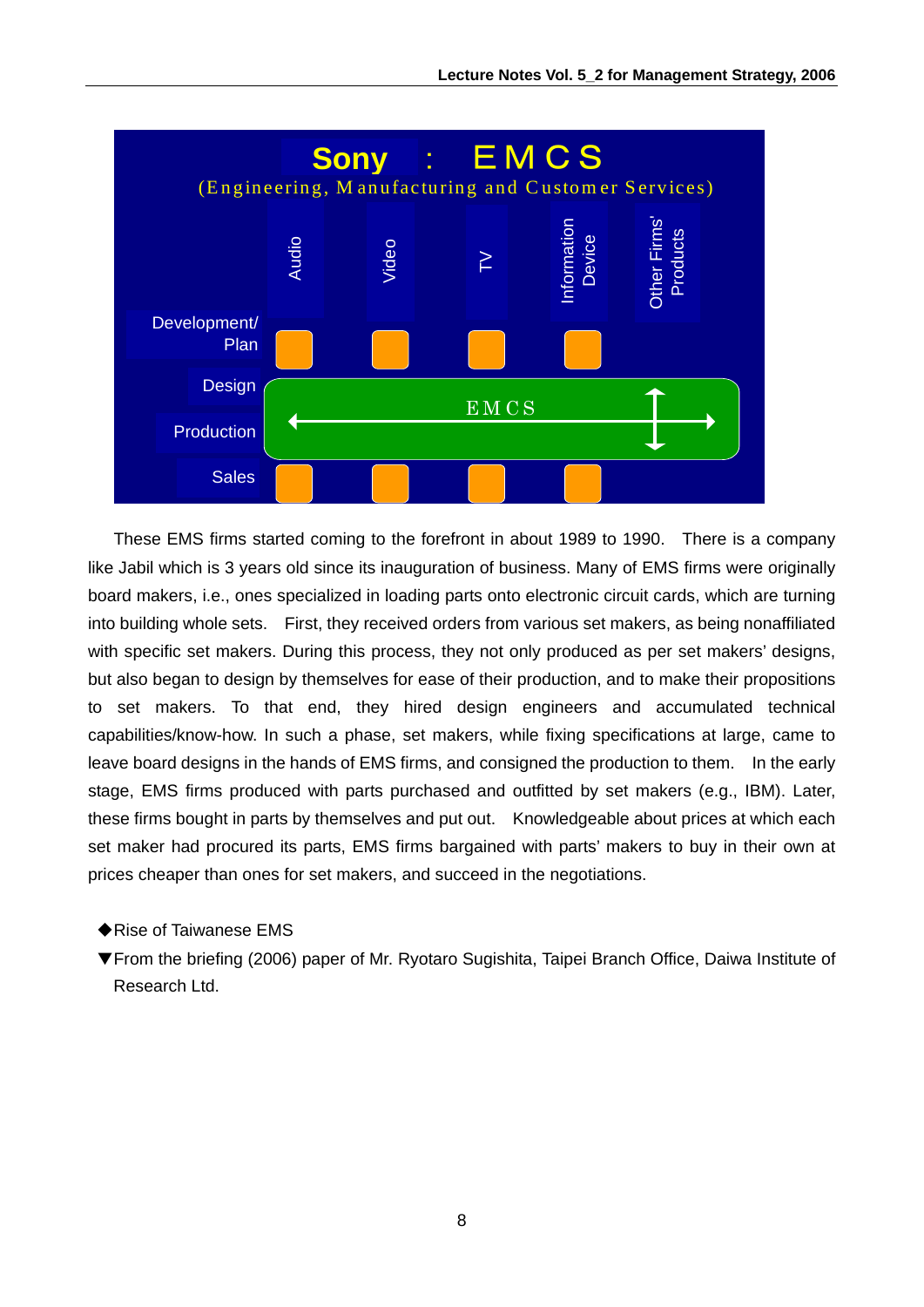

**Revenues of 6 major EMS Firms**

Origin: company data

#### **Hon Hai's PC-Affiliated Business**

| Product                          | <b>Main Customer</b> |                  |            |                        |              | Competitor |                |                         |                 |             |
|----------------------------------|----------------------|------------------|------------|------------------------|--------------|------------|----------------|-------------------------|-----------------|-------------|
| PC.                              |                      |                  |            |                        |              |            |                |                         |                 |             |
| desktop PC                       | Dell                 | <b>HPQ</b>       | Apple      | Acer                   |              |            | Asustek FIC    |                         | Mitac           | Elitegroup  |
| note PC                          | Sony                 | Apple            |            |                        |              |            | Asustek        |                         |                 |             |
| <b>Peripheral device/Parts</b>   |                      |                  |            |                        |              |            |                |                         |                 |             |
| motherboard                      | Intel                | Dell             | Apple      |                        |              |            |                | Asustek Microstar       |                 |             |
| graphic card                     | Dell                 | <b>HPQ</b>       | Acer       | <b>CP Tech Leadtek</b> |              |            |                | Asustek Microstar       |                 |             |
| connector cable                  | Asustek Quanta       |                  |            | Compal Microstar       |              |            | Tyco           | Molex                   |                 |             |
| drive housing                    | Dell                 | <b>HPQ</b>       | Apple      | Acer                   |              |            |                | Enlilght Everskill      |                 |             |
| magnesium alloy for note PC Dell |                      | <b>HPQ</b>       |            | Quanta Compal IBM      | Toshiba Sony |            |                | Catcher Waffer Tech     |                 |             |
| thermal module                   | Dell                 | <b>HPQ</b>       |            |                        |              |            | CCI            | Asia Vital<br>Component |                 |             |
| liquid crystal monitor           | Dell                 | Acer             | <b>HPQ</b> | Apple                  |              |            | BenQ           | <b>TPV</b>              | Lite-On<br>Teck | Amtran      |
| optical disk drive               |                      | Chinese maker(s) |            |                        |              |            | Lite-On I BenQ |                         | <b>HLDS</b>     | <b>TSST</b> |

Origin: DIR

#### **2.4 Innovation in Manufacturing System: Cellular Production**

- ◆From the single-item mass production to the high-mix low-volume production―Diversification of customer needs
- -Frequent changeover of production machines
- -Fluctuation of production quantity
	- Uncertainty of hit (seller)